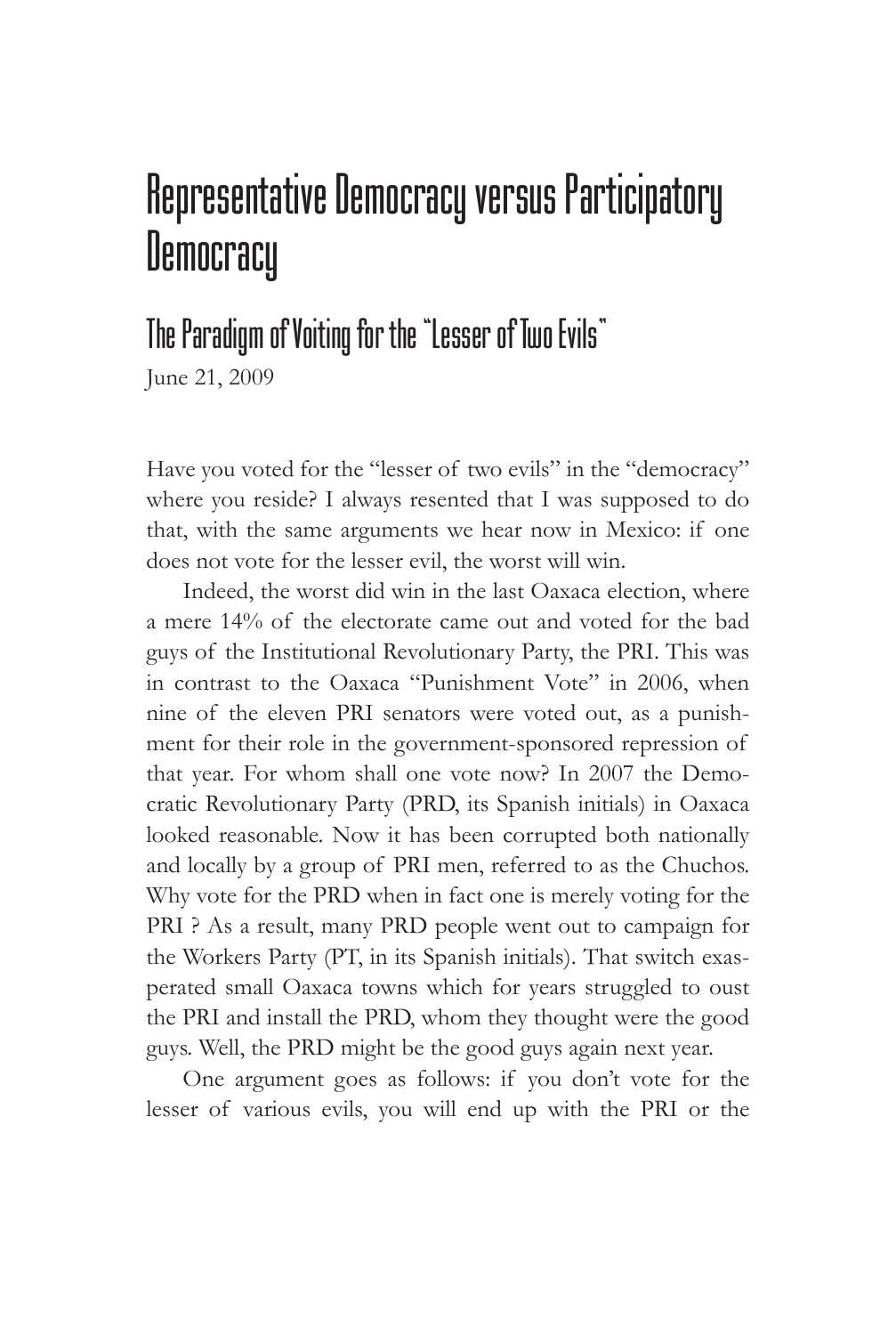## 2 • NANCY DAVIES

National Action Party, the PAN. The contrary argument is, "send a message." Indeed, the three major parties and the three minor ones already heard the message, because it's being editorialized about by local and national commentators, pro and con. There are those who say one's duty is to vote, and the best vote is "None of the Above," or a large X; or if you prefer a write-in, a dead Mexican movie star like Cantiflas or Pedro Infante, or the APPO. The only group urging that citizens must vote for a party candidate are party candidates. Then there are those who say why waste your time standing in line on a hot day, don't bother to vote at all. But the Church says you should vote. The Church editorials in Oaxaca follow the Church line, but with a longer message implicit because if liberation theology is alive anywhere in Mexico, it is here in Oaxaca. Editorials written by local priests always explain, right after telling us to vote, that of course none of the parties are worth a kilo of beans.

The political class is frightened. They will have to evaluate what it means when a large portion of the national population — not only Oaxacans — one way or another say, I won't play your game anymore. What to do, who to blame? Andrés Manuel Lopez Obrador and Jesús Ortega (one of the Chuchos) blame the Right. The PAN blames the PRI because its traditional hardcore voters are also historically the most repressive. The PRI blames the new conservative bent of the federal government. The Catholic hierarchy fears the failure of democracy and the triumph of totalitarianism. The Federal Election Committee blames the long cherished habit of stuffing the ballot boxes.

In Oaxaca it's easier to figure out. The system stinks and the rulers are thieves, murderers, and reckless despoilers. Since Section 22 of the National Education Workers Union (SNTE in its Spanish initials) first began to battle for internal reform in the 1980s, more than the union has changed, and changed slow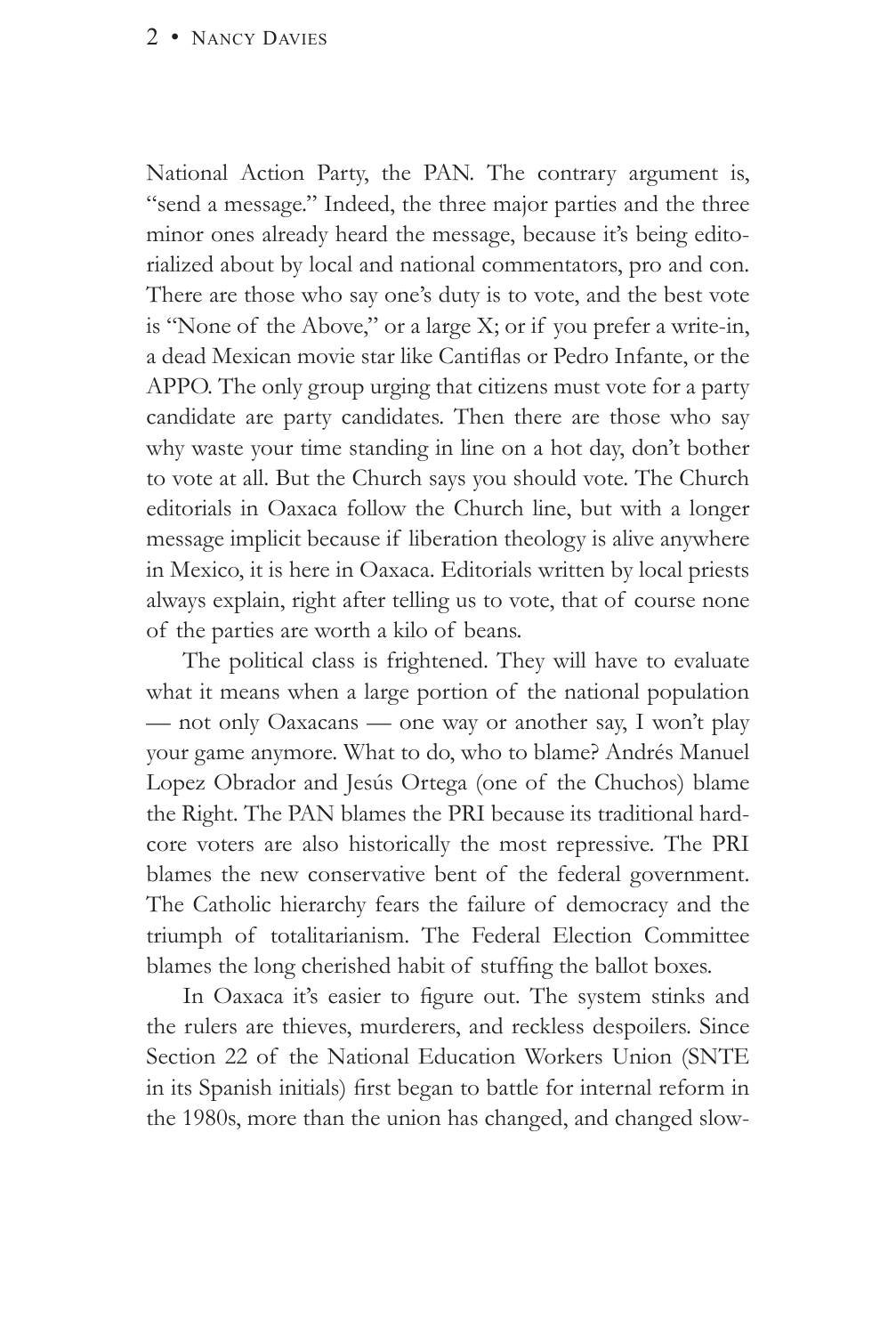ly and painfully: a step backward for two steps forward. Now Mexico, including Oaxaca, has both electronic and radio information networks. It encompasses an urban poor, especially of youngsters who create barricades as their space, and defend it. Work and good jobs have become fragile or vanished; in Oaxaca the most frightening sight is the number of men pushing popsicle carts. The productive agricultural base was brought down by neoliberal policies so that Mexico is no longer food self-sufficient. As people left the countryside, identities changed and reformed on new territory — the territory of poverty, slums, and anger. For those who remained in the countryside, the eternal promises could no longer be believed. Every day the local newspaper Noticias runs a feature called "Voice of the Community," and it offers pictures of crumbling roads, heaped garbage and sewage water running in unpaved streets. No politician can still mobilize voters for promises.

Protests are two-edged: they bring out the radicalized and they radicalize those still observing. The repression in 2006 radicalized women and housewives along with students and social organizations: the repression was equivalent to letting the genie out of the bottle. The genie refuses to turn to smoke and return to the container. In every corner the people identify their home battle and fight it.

No matter how often the TV repeats political spots, fewer and fewer people respond, not the middle class, not the intellectuals. Instead, a new model came up from Latin America and swept along with it the Zapatista autonomy, replacing European-based Marxism. There is no proletariat. There is no leader of the proletariat.

Does this upheaval sound like a "failed state," as the USA line suggests? Or like a righteous surge of national citizen indignation? If one accepts the "failed state" diagnosis, one ought to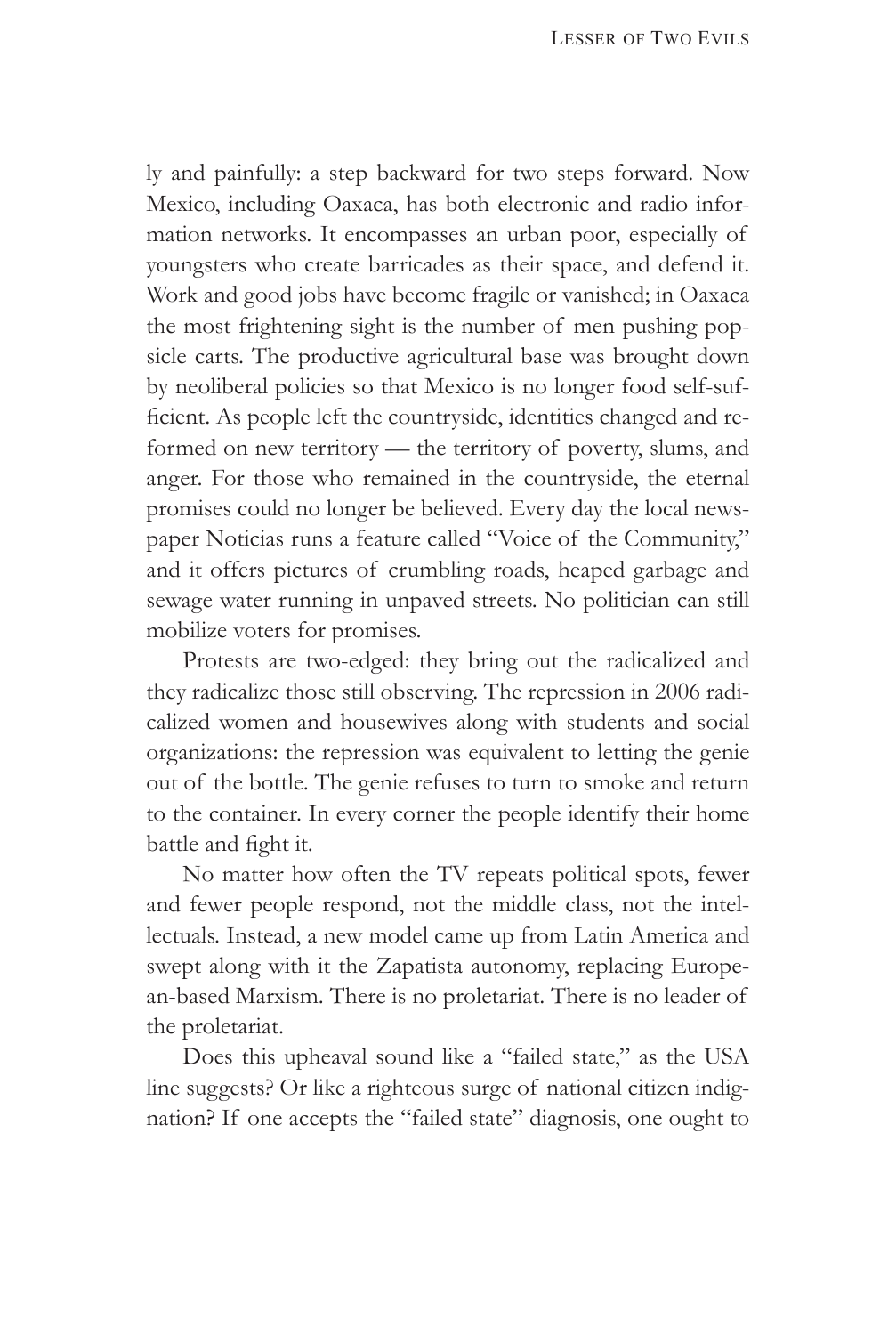ask, In whose interest is it to label Mexico a failed state?

Let's start listing: the dismal resemblance between Plan Columbia (also a failed state) and Plan Mexico, bringing the latest incursion of USA money, helicopters and guns to fight the narcotraffickers. Like Columbia, to fully militarize the nation of Mexico so that social struggles can be repressed under the disguise of narco wars. What social struggles are those? The anti-neoliberal, anti-transnational, anti-privatization of land and resources, all waged by the poor, and almost all by indigenous populations.

In Oaxaca, we see mines, wind generators, woods, natural preserves, and water wars, especially against Coca-Cola bottling plants. Oaxaca is a documented site for the Bowman Project, funded by the US government's military Foreign Service office. This project, under the guise of land-mapping, or collecting geographic or anthropological information, is actually military information-gathering for on-the-ground combat and control. It also assists the Mexican government's project to privatize communal land. Private land can be sold or leased; communal land cannot be sold or leased without community consent. All of this falls into the category of neoliberal insult to indigenous and poor peoples.

This year the teachers' marches in Oaxaca began Friday, June 5. About 30,000 marched; the secretary of the union Gabriel Lopez Chiñas announced from the podium at the zócalo's kiosk that the Isthmus marchers had phoned to say "presente." As I looked at the marchers gathered in the center, I guessed 20,00 had come from Valles Centrales and the Sierra.

Numbers per se don't signify much right now. The APPO and the teachers create a force which today, for the first time, I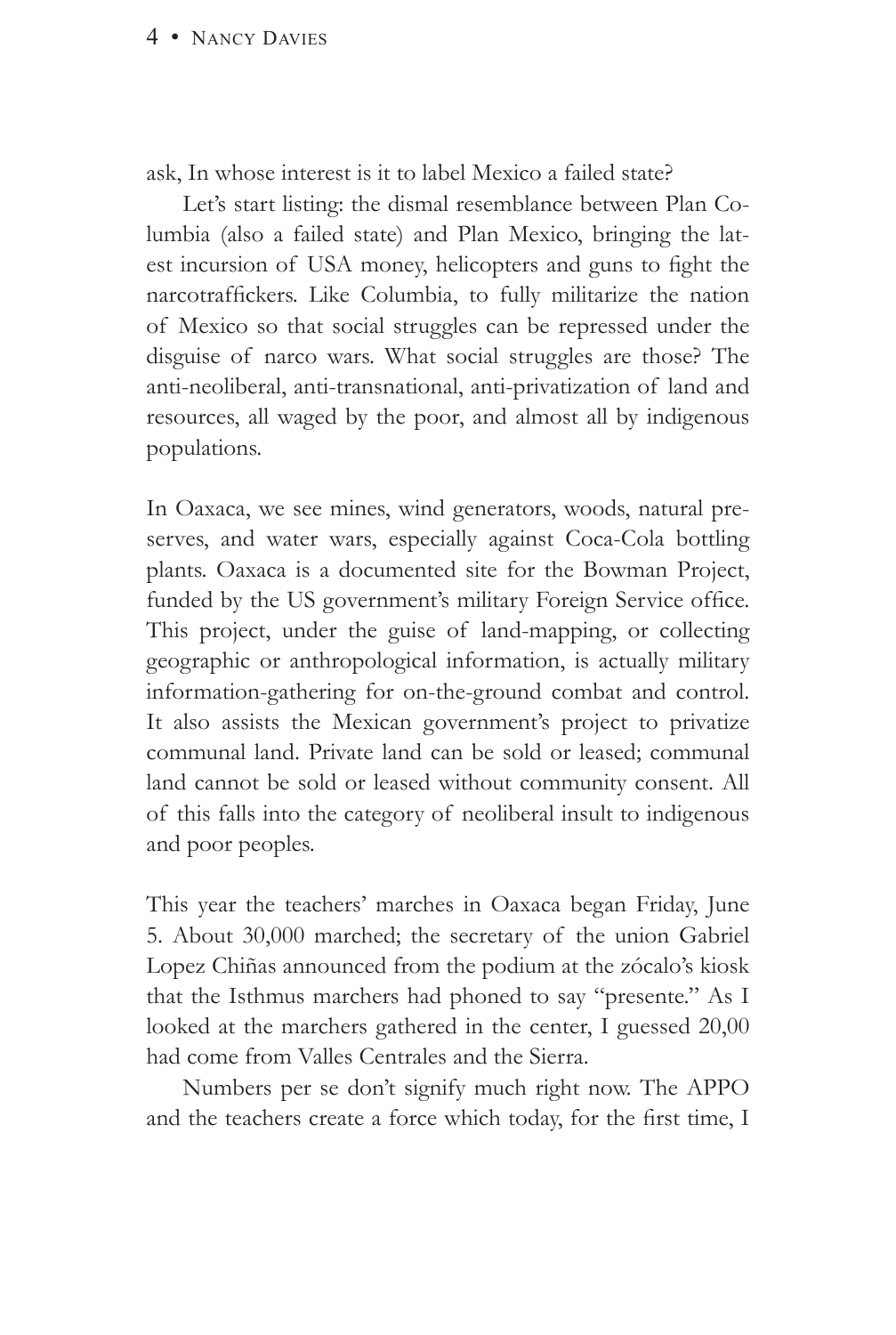heard shout "The teachers and the people will never be defeated." The APPO is whoever identifies as pueblo, and pueblo is whoever identifies with this particular struggle, which the teachers named "Education and Justice for Oaxaca."

Chiñas reviewed the union demands which include a possible boycott of the government Guelaguetza. I've spoken with Emeterio Merino Cruz, a human rights victim during the people's attempt to occupy the Guelaguetza stadium in 2007. He attends Oaxaca activist events; he speaks pretty coherently and walks with a limp, after two years. On May 6 in San José del Progreso police equally damaged Augustín Ríos, the local activist against the mines.

That day I met up with the marchers and talked with a teacher. I asked her what she thought the union will settle for — money? or environment (this is the environment weekend, and the stance against Canadian-owned gold and silver mines is hardening), or is it freeing the prisoners? She replied, "Money is not so important any more, for me." Justice is important.

Secretary general Santiago Chepi on June 5 was in DF, negotiating. Here, it was a day to shout Free The Political Prisoners! Two in fact were freed this week, Miguel Ángel García and Víctor Hugo Martínez Toledo. Victor Hugo was unconditionally released Thursday afternoon, and on Friday he stood on the kiosk, telling truth to power. The union devotes a lot of effort and union funds to freeing prisoners. On May 6, twenty-three San José people were arrested at the police breakup of the mine blockade. Section 22 took to the streets, paid the legal fees, and got the final four released by May 12. I guess the government will hold Juan Manuel Martinez Moreno (accused of shooting Brad Will) as the last negotiating morsel. But it won't be much longer (today is June 20); the latest court order says fish or cut bait, and it's probable Martinez Moreno will be freed.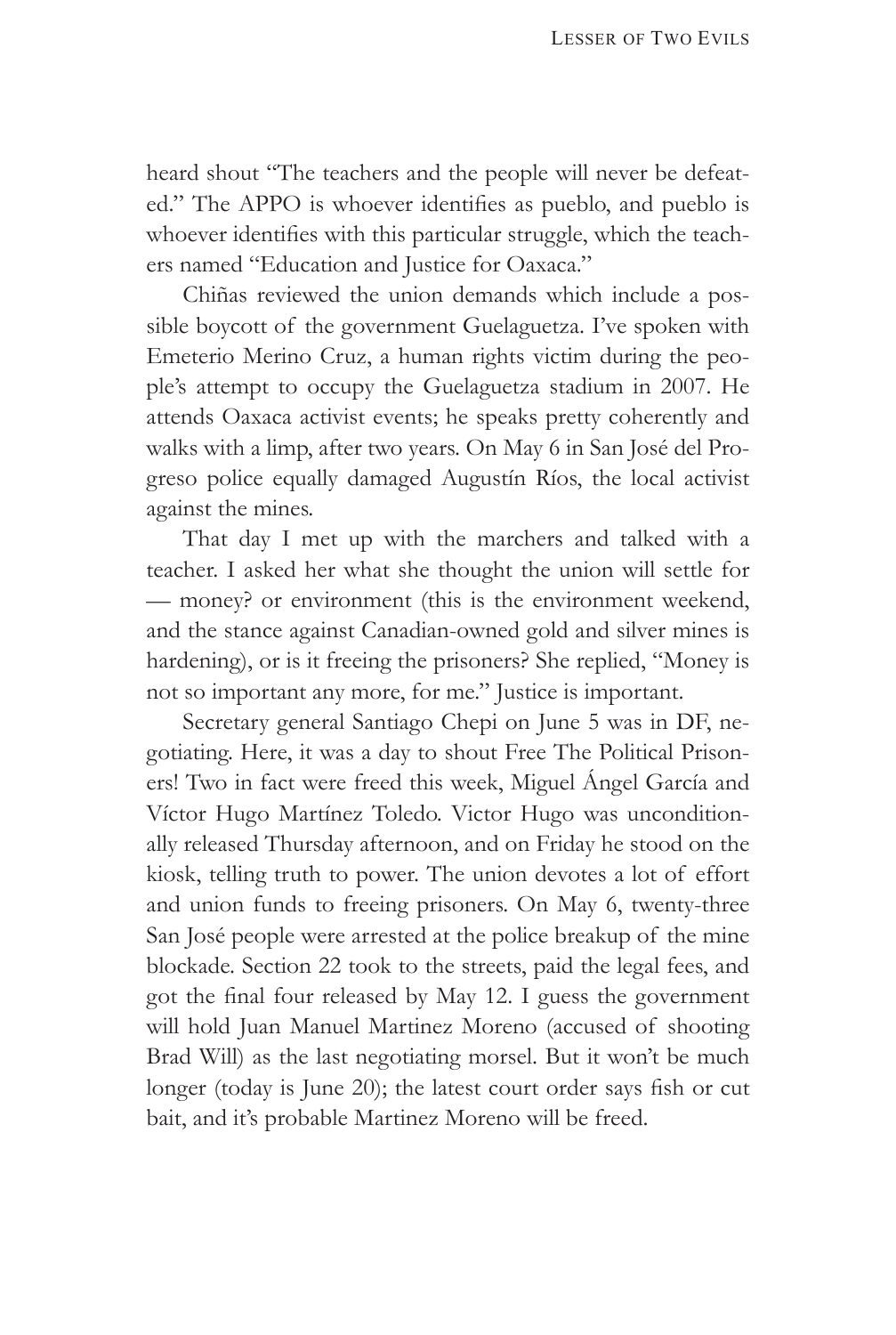So what has this all to do with participatory democracy and the voto en blanco? SNTE's Section 22 placed itself in the unenviable position of being either savior and scourge, depending on whom you ask. For some citizens, Section 22 is both: a crusading force which also makes ordinary life extremely uncomfortable. On May 28 teachers on a work stoppage took over state and federal public buildings and transnational businesses; they ripped down election propaganda. On the 29th they blocked roads and highways statewide; traffic varied from stopped to slow. Depending on buses and taxis was risky. Meanwhile the kids stayed home from school.

The traditional negotiating month of May segued into June. Section 22 made its demands on the federal and state governments, with its new inclusion of "social justice" as well as traditional union demands. Teachers demanded release of political prisoners, repeal of arrest warrants against activists, and respect for the rights of people to protect their lands against mining and highways.

The union demands listed education infrastructure to the amount of a 100% budget increase, a request estimated to cost (according to the state public education director), six billion pesos. The reply: "for the present fiscal year 200 million has been budgeted to cover priority needs." The Chamber of Deputies approved the budget at the close of 2008. Thus the present budget level for infrastructure would require thirty years, if no storm brings down a roof, to bring all school buildings up to the necessary level.

The union asked for an 100% increase in the budget for school furnishings like sanitary facilities, playing fields, and kitchens. The reply: for 2009 the budget is 75 million pesos, to take care of the most urgent needs in the state.

If 10,000 schools are uninhabitable, the 7,000+ pesos (\$700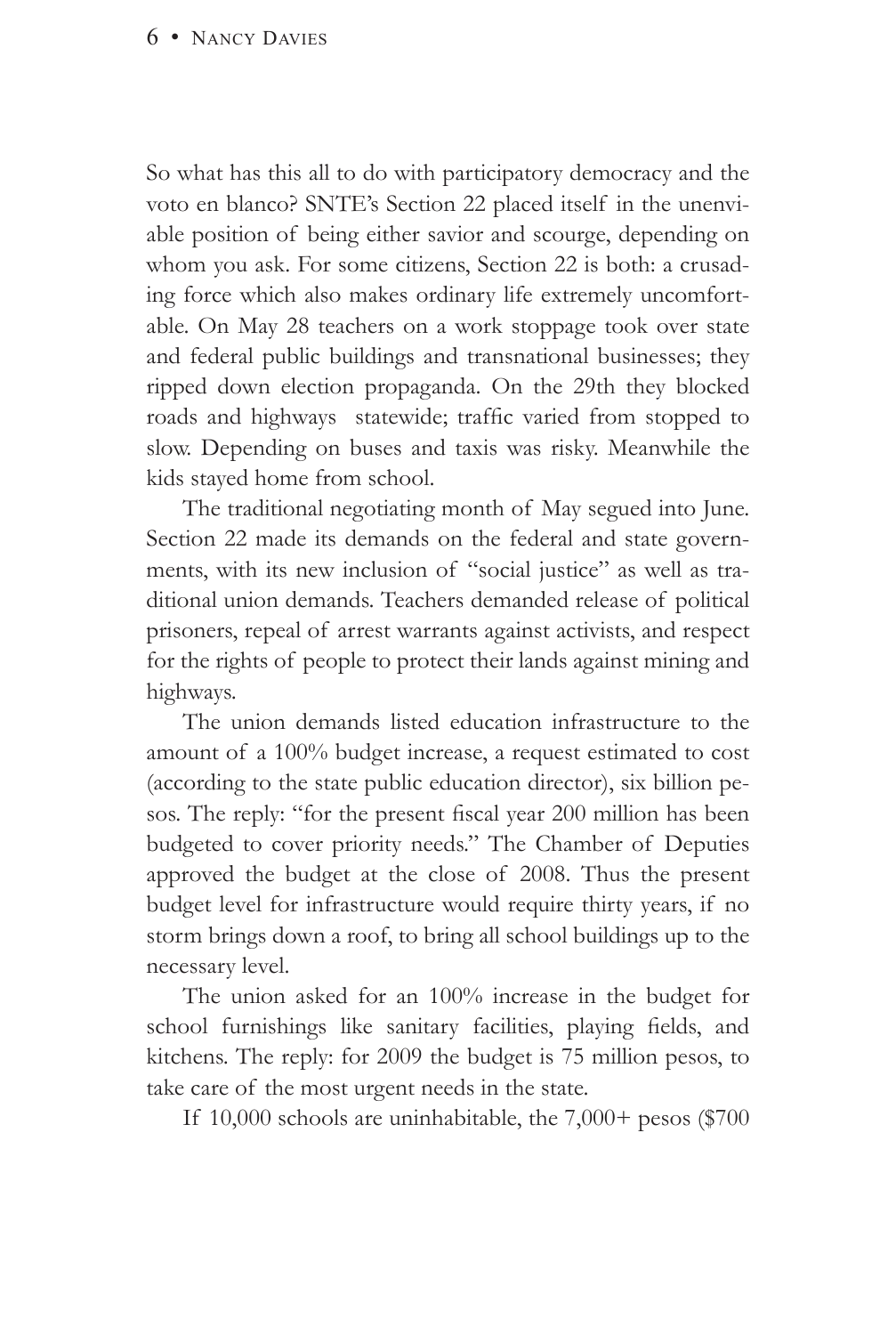on the best exchange rate) for each would be a pittance. School equipment has been a bargaining chip since forever, so the negative reply to the teachers' is not unexpected.

State income from taxes goes elsewhere. In real terms, the union demands not a budget increase, but transparent management of federal funds available, and obligatory state government transparency. For example, in the last six months people living in Oaxaca coped with interminable re-paving with cement rectangles laid nicely in patterns on center city streets. I creep alongside sidewalk excavations. The workers extend their hands to balance me. But who needs this work? It's bound to last right up until July 5 election day. Where did the money come from, and to whom is it going? How many temporary jobs were created and how many contractors take their share? The union's money "demands" are shorthand for accountability.

Each of three successive government offers to the teachers was rejected, and the beat goes on. The government successfully fractured the Popular Assembly of the Peoples of Oaxaca (APPO, in its Spanish initials) into snarky factions: left, and more-left-than-you, with the result that its function within the city (distinct from the people/APPO outside the city) is to hang at the elbow of Section 22, and march when called on. The committee to defend the rights of the peoples (CODEP, in its Spanish initials) remains in better internal shape, but counts on no more than 800-1,000 activists, (one murdered this week). On June first I stopped at the CODEP encampment table adorned with banners to talk with Cástulo Lopez, a young Oaxacan five years out of university with a law degree for a profession he's never practiced. He's been an activist the entire five years, with CODEP and with the APPO. I asked him how things look and he told me that Augustín Rios, the leader of the anti-mine movement, is now hiding outside the state after being beaten by